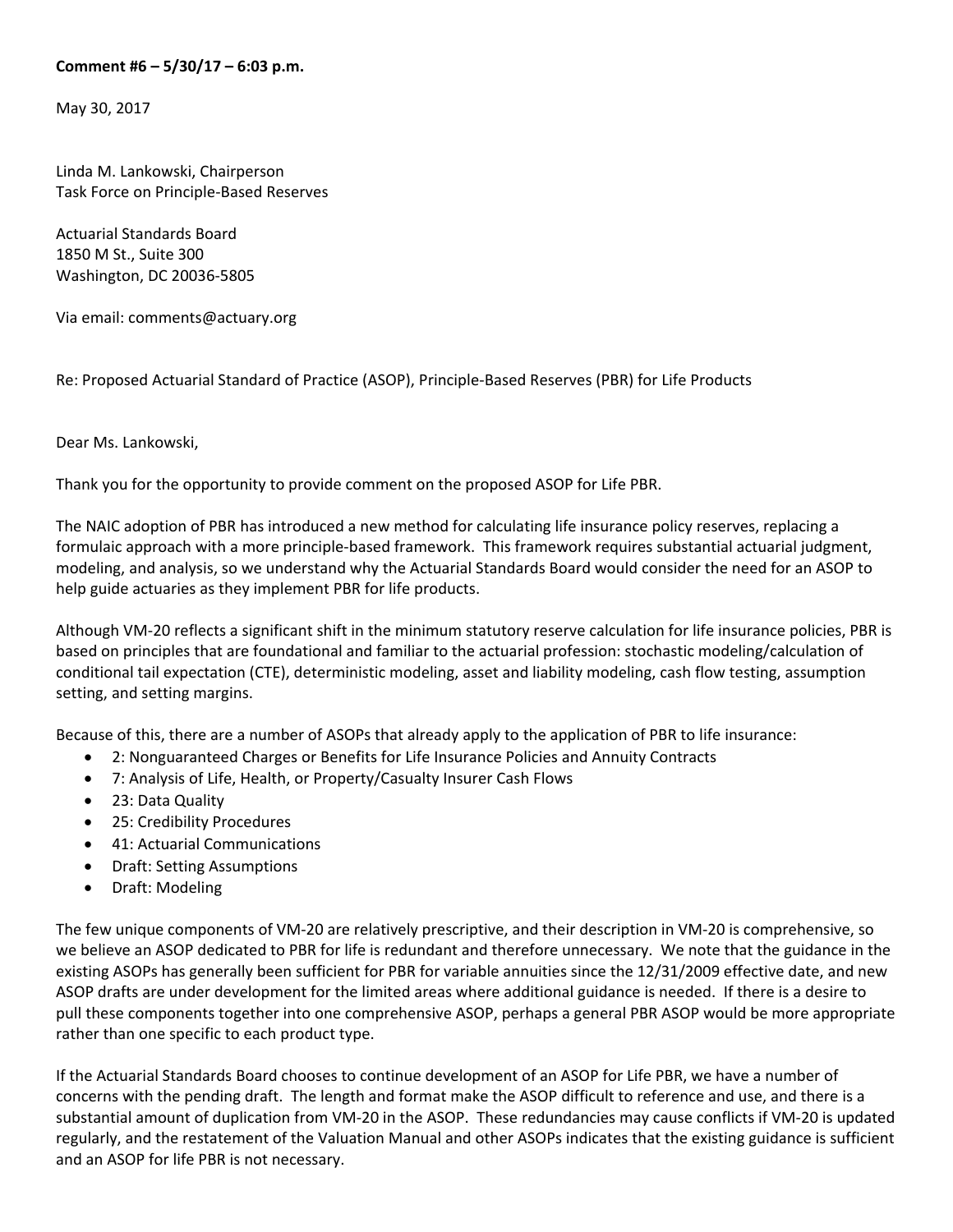Our responses to the specific inquiries follow:

### **1. Is the guidance concerning VM‐G clear and appropriate (section 3.1)?**

The first paragraph in Section 3.1 is clear and appropriate. The second paragraph in Section 3.1 is a restatement of VM‐ G and therefore is unnecessary and should be deleted. The third paragraph in Section 3.1 would be more appropriate in draft ASOP Section 1.2 (scope) and should be merged with 1.2.

### **2. Is the guidance concerning the PBR Actuarial Report clear and appropriate (section 4.2)?**

The first paragraph in Section 4.2, including parts a. and b., is a restatement of VM‐31 (with some differences) and therefore is unnecessary and should be deleted. The last two paragraphs in Section 4.2 are clear and appropriate.

# 3. Are there any significant inconsistencies between the requirements of this draft ASOP and the requirements of the **Valuation Manual?**

The length and format of the draft ASOP make it difficult to use and compare against the Valuation Manual. Some language is identical, some language is identical but the draft ASOP omits parts of the Valuation Manual, and some language could be interpreted as contradictory to the Valuation Manual. In our review, we identified a number of inconsistencies between the draft ASOP and the Valuation Manual. We have included examples of some of the inconsistencies we found below, and note that an exhaustive comparison would require significantly more time and resources.

- Materiality is a clear consideration throughout VM-20, but the draft ASOP often omits reference to materiality when listing considerations for the actuary
- Draft ASOP Section 3.4.1.a (cash flow model specifications) omits reference to VM‐20 Section 7.A.2 (allowable model simplifications or efficiency techniques)
- Policyholder behavior data referenced in draft ASOP Section 3.4.1.e item 3 (use of prior period data) is omitted from the three‐month limitation in VM‐20 Section 2.E, and often would not be sufficiently credible to consider updates to a company's best estimate assumptions
- Draft ASOP Section 3.4.2.a (mortality assumptions) states mortality trends beyond the valuation date should be used in setting assumptions if the trend will increase reserves, while VM‐20 Section 9.C.2.g does not permit mortality improvement beyond the valuation date under any circumstances
- Draft ASOP Section 3.4.2.c (policyholder behavior assumptions) could be interpreted to recommend dynamic assumptions beyond what is required in VM‐20 Section 9, and beyond what may be appropriate or feasible; we prefer the more refined list in the Practice Note developed by the American Academy of Actuaries ("Life Principle‐Based Reserves Under VM‐20")

Future revisions to the Valuation Manual may create additional inconsistencies if the Actuarial Standards Board does not intend to continuously maintain this ASOP. With so many specific references to detailed language within VM‐20, we would be concerned having a potentially significant number of conflicting statements in this ASOP, and believe the likelihood of inconsistencies is high given the current ongoing evolution of the Valuation Manual.

## 4. Does the proposed effective date of December 31, 2017 provide sufficient time to comply with this standard if the **ASB adopts the standard in September 2017?**

As noted above, we do not believe there is a need for an ASOP dedicated to Life PBR, since the ASOPs that already apply to the application of PBR to life insurance are sufficient (or are currently in development).